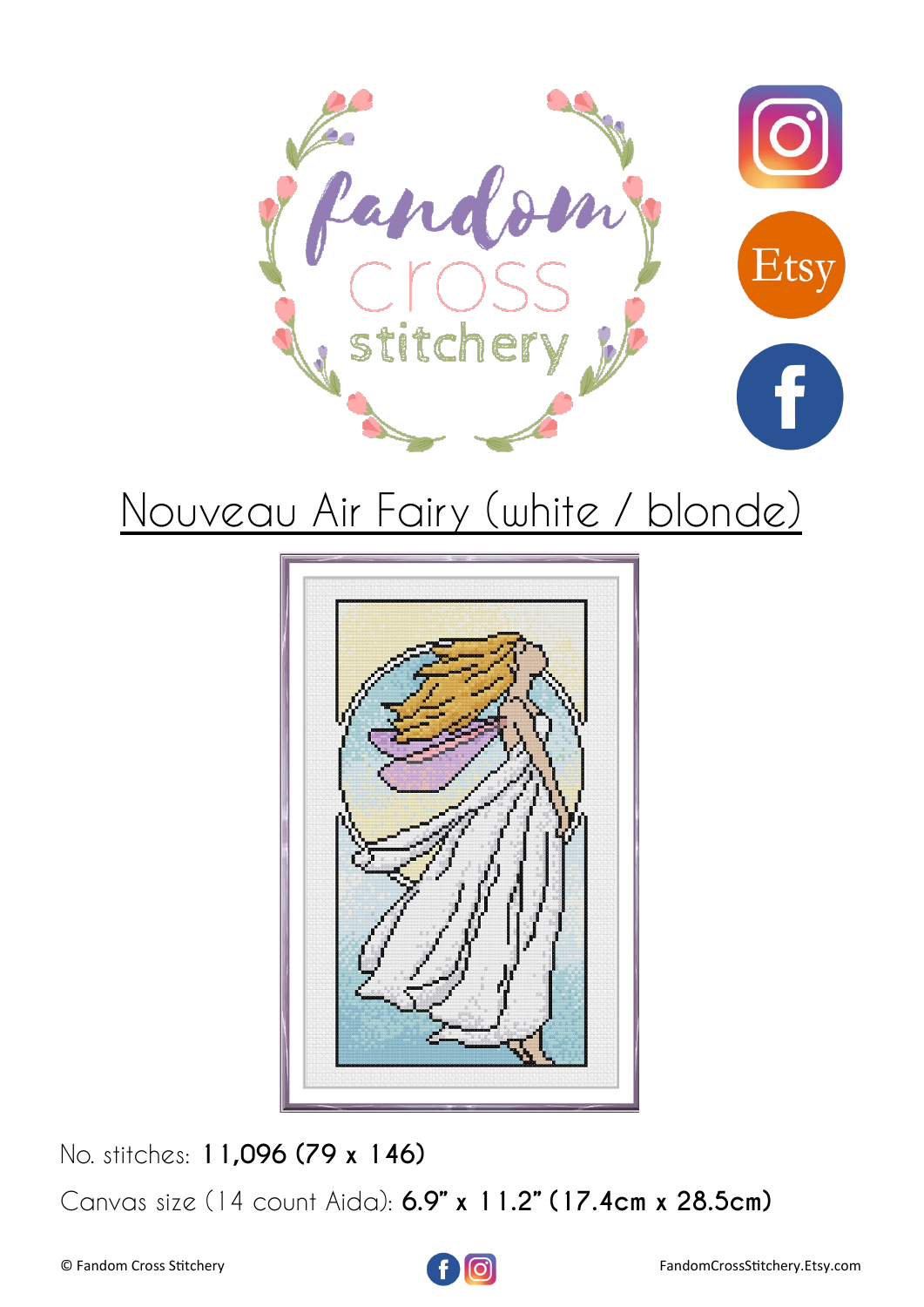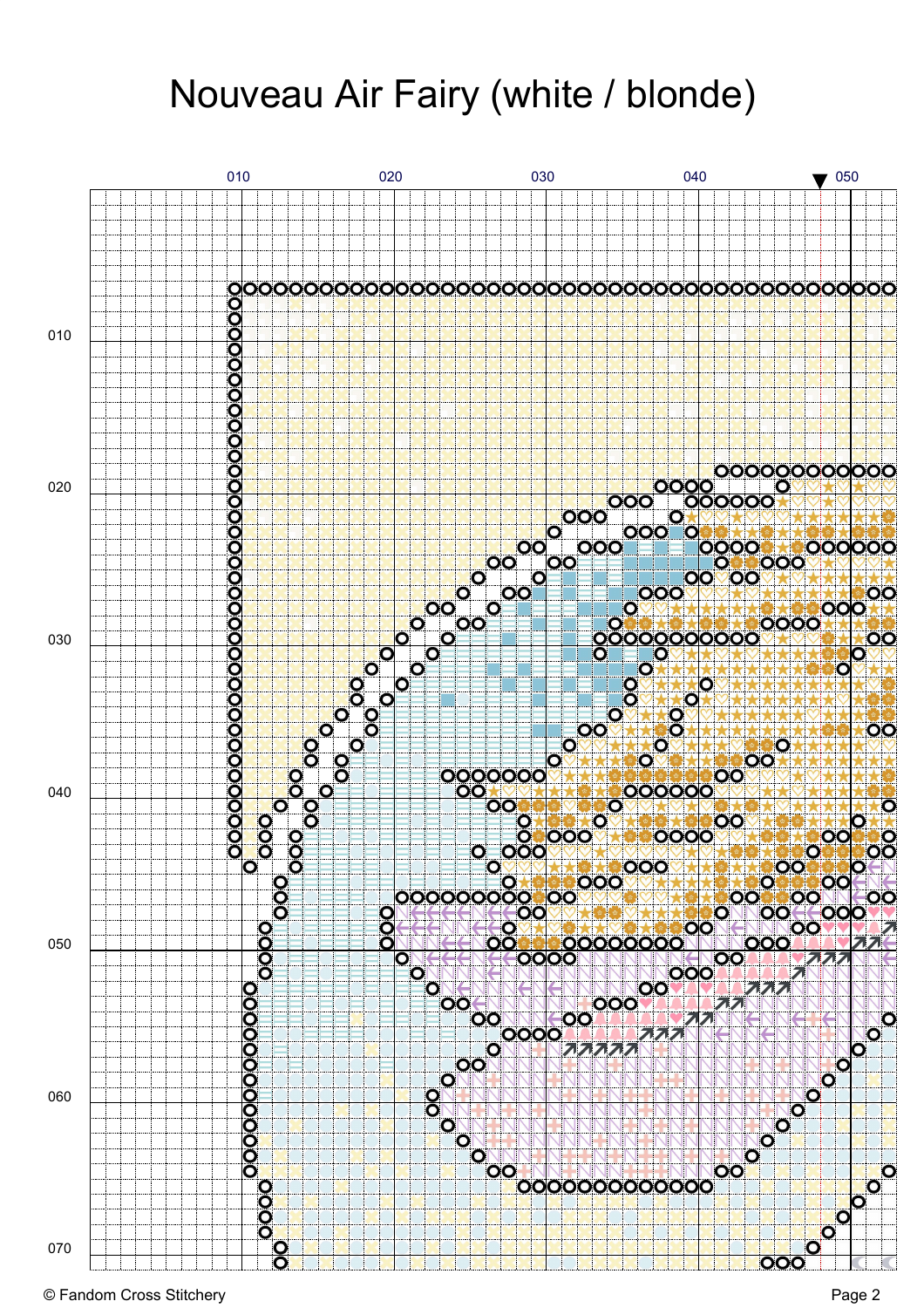

© Fandom Cross Stitchery Page 3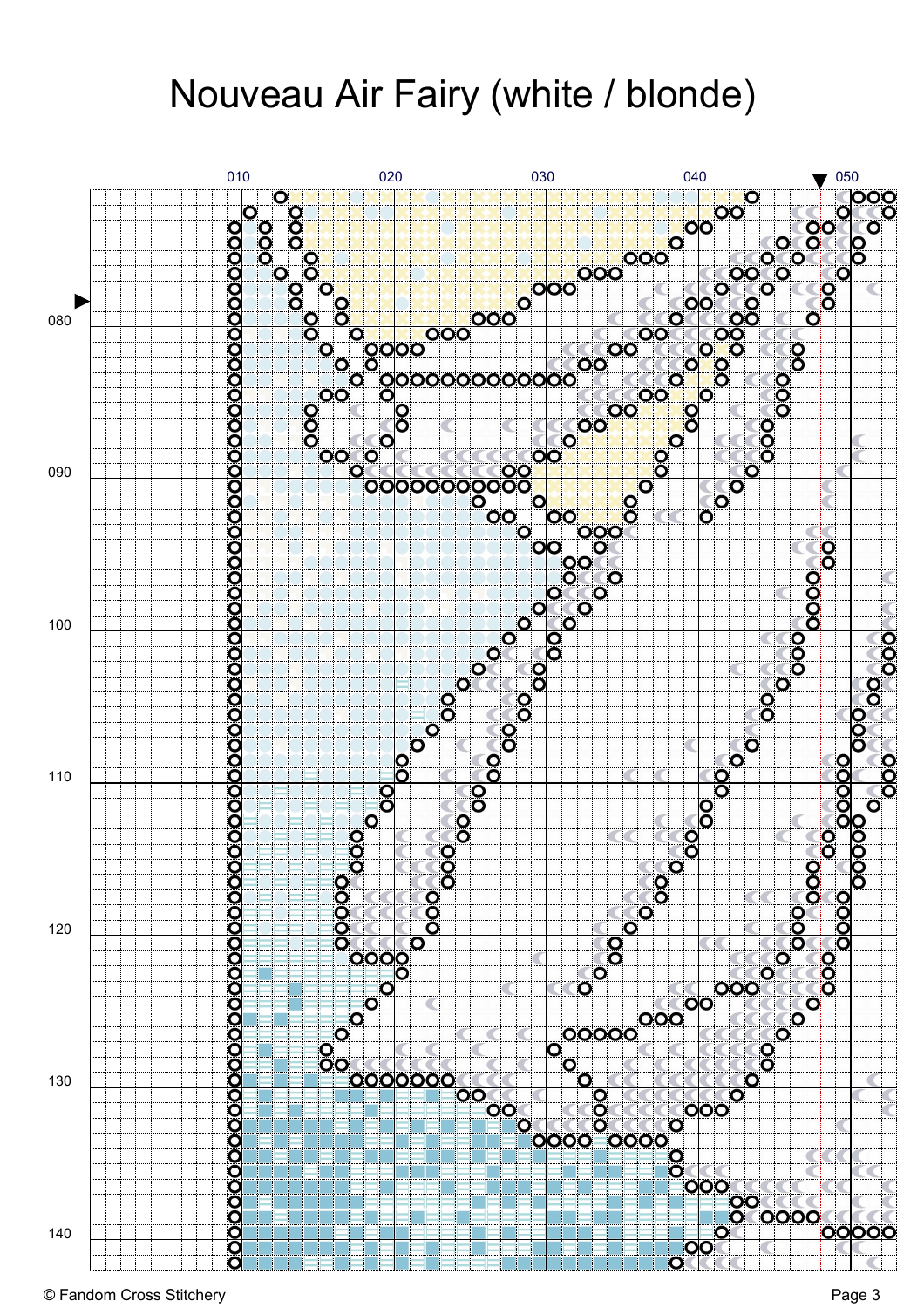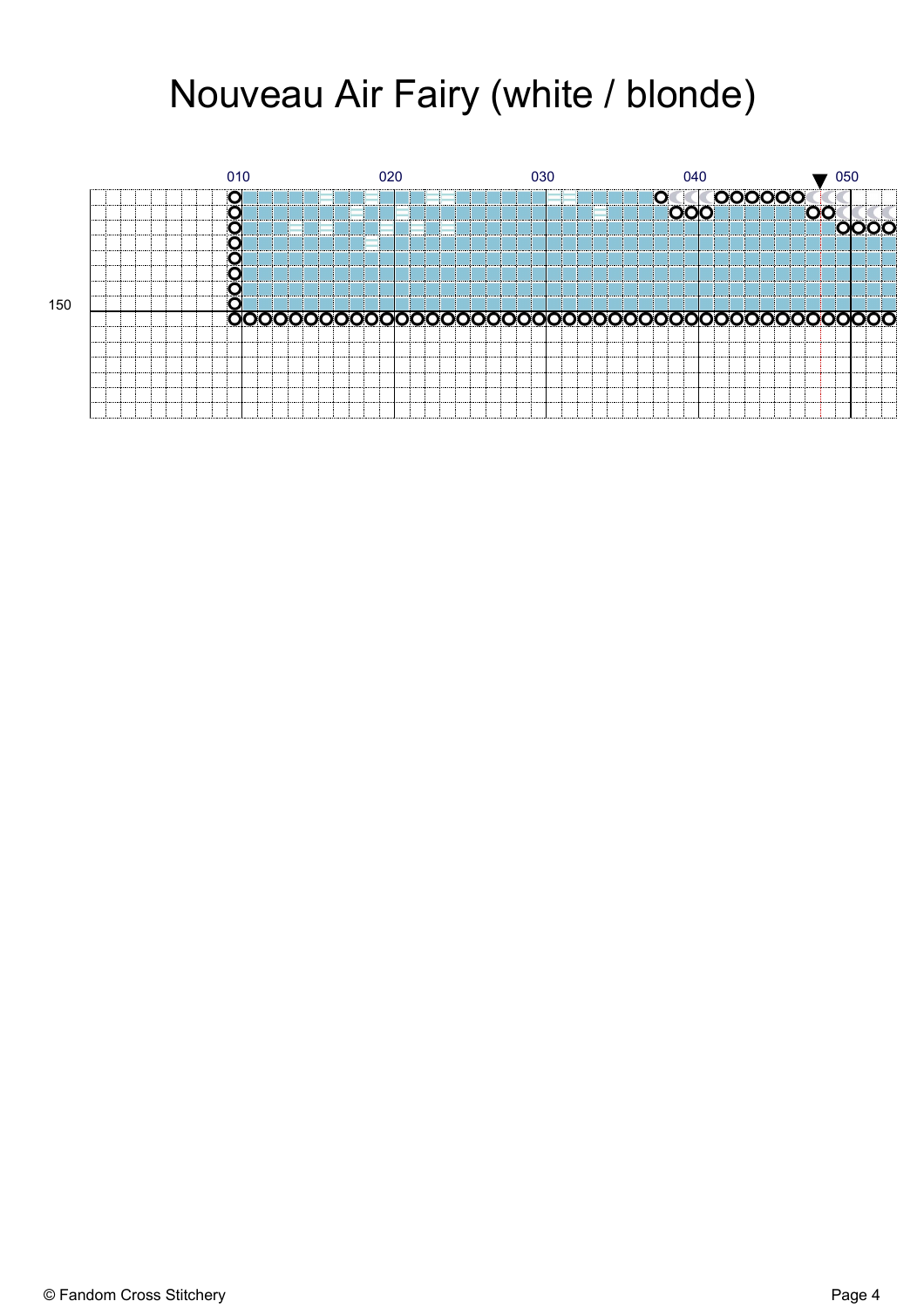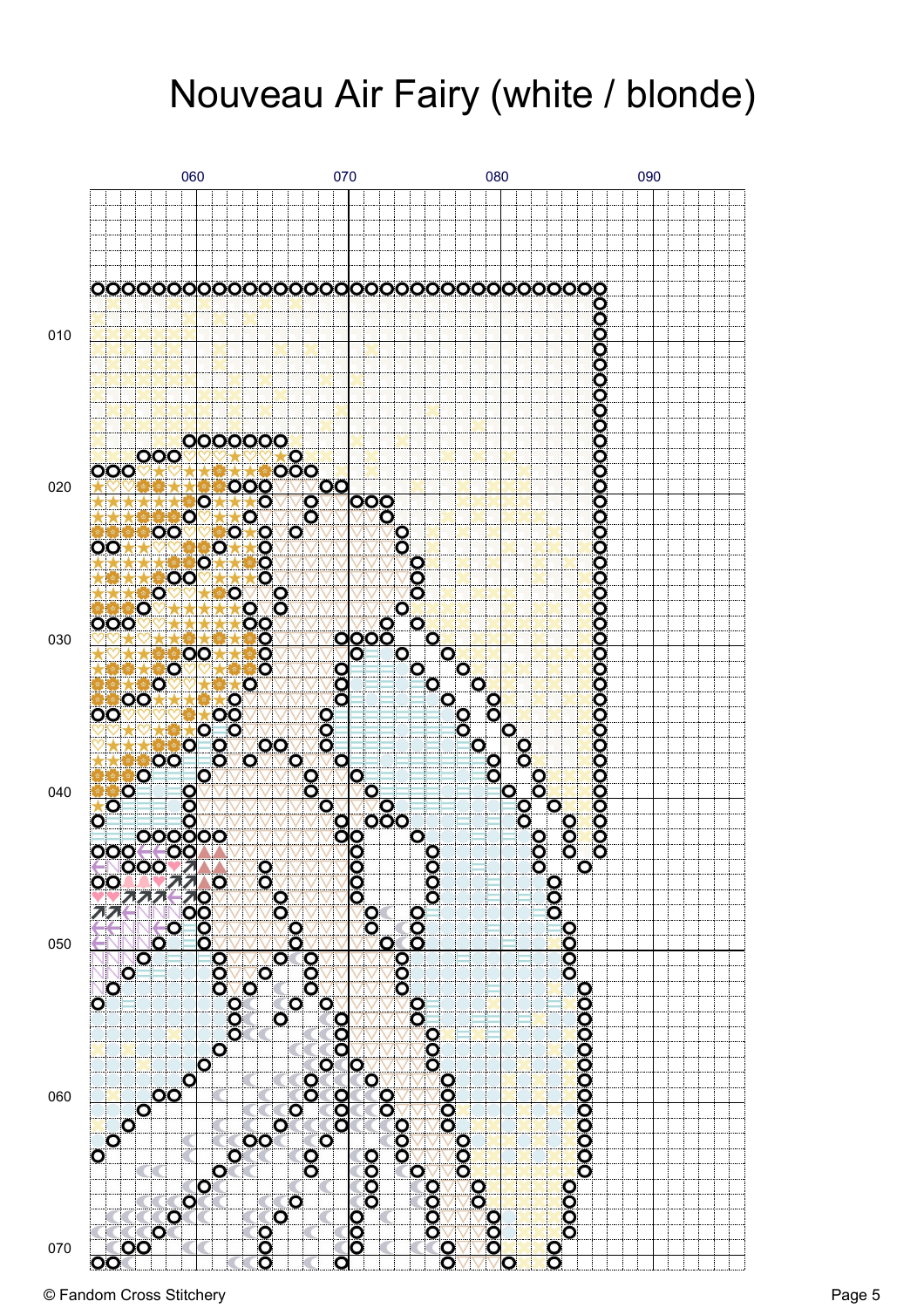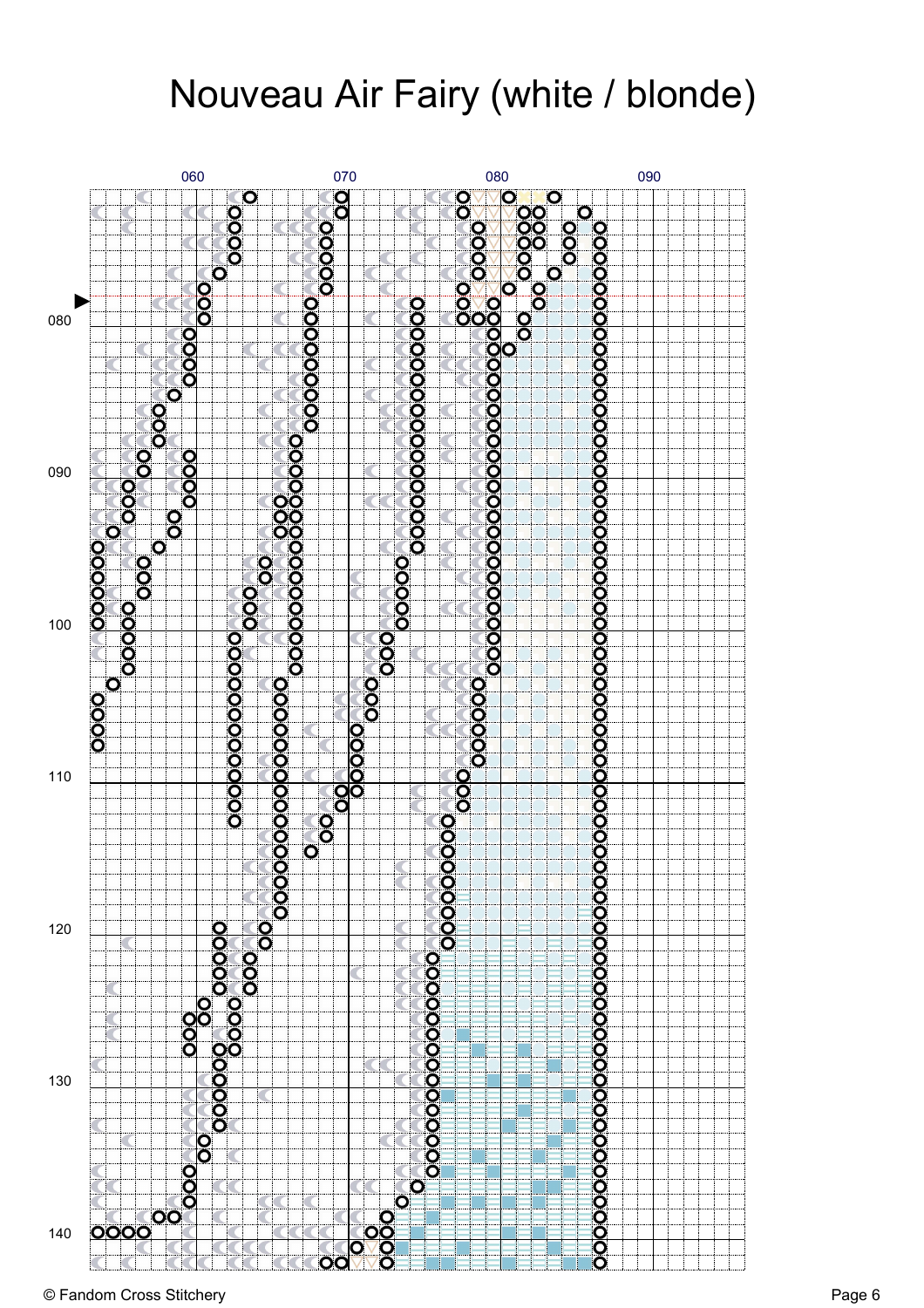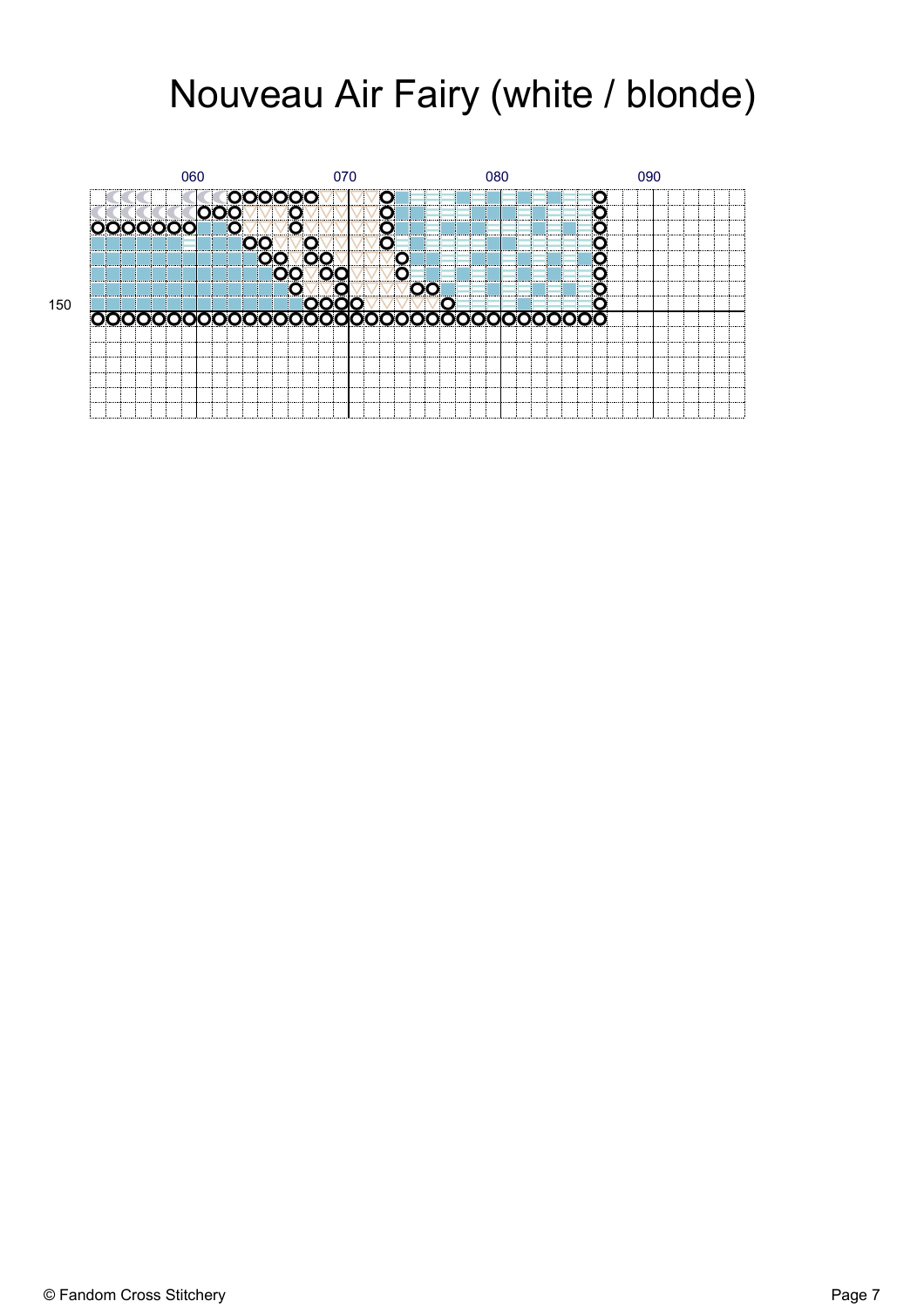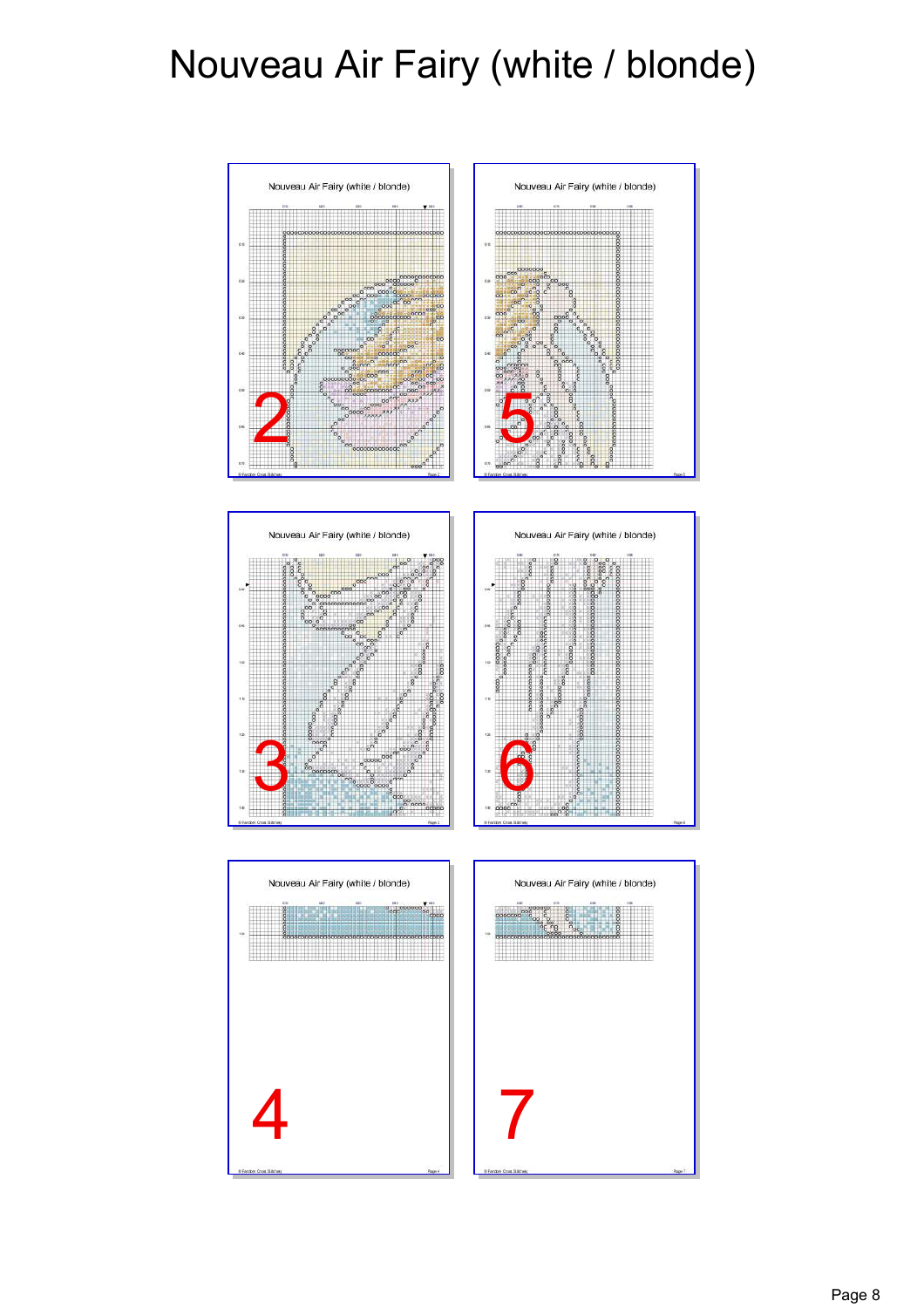|                          | <b>Number</b>           |           | Name:                                               | Co<br>m<br>m | <b>Be</b><br>ads | <b>Str</b><br>an<br>$\mathbf d$ | Le<br>h                       | ngt   Knots      | S<br>ti<br>t                                               |
|--------------------------|-------------------------|-----------|-----------------------------------------------------|--------------|------------------|---------------------------------|-------------------------------|------------------|------------------------------------------------------------|
|                          | DMC 3761                |           | Sky Blue light                                      |              | $\pmb{0}$        | $\overline{2}$                  | 459<br>$.5\,$<br>in.          | 0                | $6 \overline{6}$<br>$\frac{4}{9}$                          |
| Ħ                        | <b>DMC</b>              | 747       | Sky Blue very<br>light                              |              | $\boldsymbol{0}$ | $\overline{2}$                  | 601<br>$\cdot$ 1<br>in.       | $\overline{0}$   | $\begin{array}{c} 8 \\ 4 \\ 9 \end{array}$                 |
| $\bigcirc$               | DMC 3756                |           | Baby Blue ultra                                     |              | $\boldsymbol{0}$ | $\overline{2}$                  | 761<br>.8<br>in.              | $\overline{0}$   | $\mathbf{1}$<br>$\begin{array}{c} 0 \\ 7 \\ 6 \end{array}$ |
| ٧                        | DMC 3865                |           | <b>Winter White</b>                                 |              | $\mathbf 0$      | $\overline{2}$                  | 436<br>.8<br>in.              | $\overline{0}$   | $\begin{array}{c} 6 \\ 1 \\ 7 \end{array}$                 |
| ×                        | <b>DMC</b>              | 746       | Off White                                           |              | $\boldsymbol{0}$ | $\overline{2}$                  | 904<br>$\cdot$ 1<br>in.       | $\overline{0}$   | $\begin{array}{c} 1 \\ 2 \\ 7 \\ 7 \end{array}$            |
| ۰                        | <b>DMC</b>              | 225       | Shell Pink ultra<br>ver                             |              | $\mathbf 0$      | $\overline{2}$                  | 36.<br>1<br>in.               | $\overline{0}$   | $\frac{5}{1}$                                              |
|                          |                         | DMC BLANC | White                                               |              | $\pmb{0}$        | $\overline{2}$                  | 179<br>4.8<br>in.             | $\boldsymbol{0}$ | $\begin{array}{c}\n 2 \\  5 \\  5\n \end{array}$           |
|                          | $\mathsf{DMC}$<br>$[+]$ | 762       | <b>DMC</b><br>762 [+]<br><b>BLANC</b><br><b>DMC</b> |              | $\pmb{0}$        | $\overline{2}$                  | 626<br>.6<br>in.              | 0                | $\begin{array}{c}\n8 \\ 5\n\end{array}$                    |
| $\hat{\phantom{a}}$      | <b>DMC</b>              | 963       | Dusty Rose ultra                                    |              | $\mathbf 0$      | $\mathbf{2}$                    | 21.<br>9<br>in.               | $\overline{0}$   | $\frac{3}{1}$                                              |
| $\blacktriangledown$     | DMC 3716                |           | Dusty Rose very<br>light                            |              | $\boldsymbol{0}$ | 2                               | 10.<br>$6\phantom{1}6$<br>in. | 0                | $\begin{array}{c} 1 \\ 5 \end{array}$                      |
| $\leftarrow$             | <b>DMC</b>              | 210       | Lavender<br>medium                                  |              | $\boldsymbol{0}$ | $\overline{2}$                  | 34.<br>$\mathbf 0$<br>in.     | $\overline{0}$   | $\frac{4}{8}$                                              |
| $\mathbb N$              | <b>DMC</b>              | 211       | Lavender light                                      |              | $\boldsymbol{0}$ | $\overline{2}$                  | 181<br>$.2\,$<br>in.          | $\overline{0}$   | $\begin{array}{c}\n 2 \\  5 \\  6\n \end{array}$           |
| $\overline{\phantom{a}}$ | <b>DMC</b>              | 413       | Pewter Grey dark                                    |              | $\pmb{0}$        | $\overline{2}$                  | 21.<br>9<br>in.               | 0                | $\frac{3}{1}$                                              |
| $\bullet$                | <b>DMC</b>              | 310       | <b>Black</b>                                        |              | $\boldsymbol{0}$ | $\overline{2}$                  | 127<br>2.3<br>in.             | $\overline{0}$   | $\begin{array}{c} 1 \\ 7 \\ 9 \\ 7 \end{array}$            |